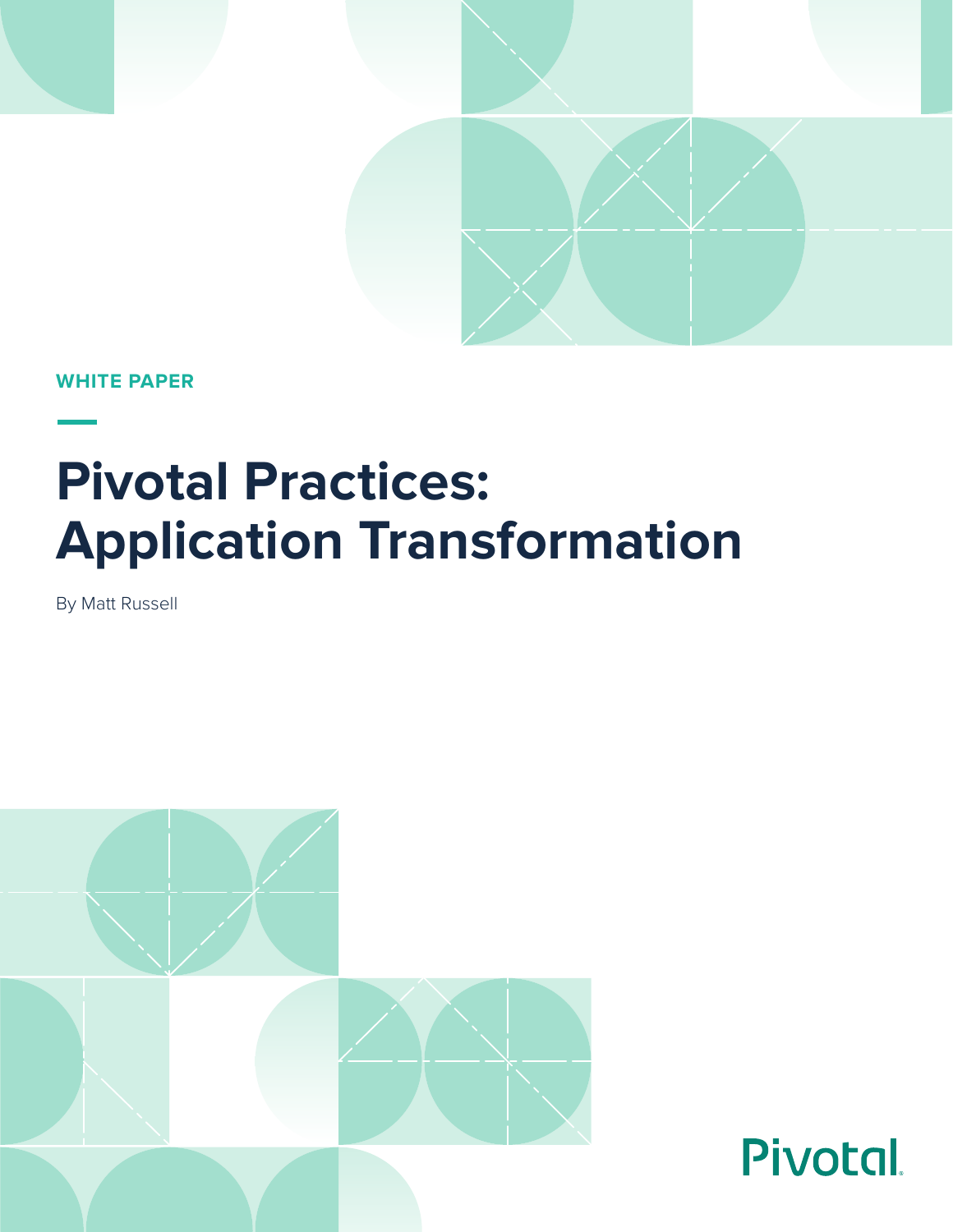$\overline{2}$ 

# **Table of Contents**

| Pivotal's App Transformation Approach <b>Election 2006</b> 2014                   |  |
|-----------------------------------------------------------------------------------|--|
|                                                                                   |  |
|                                                                                   |  |
|                                                                                   |  |
|                                                                                   |  |
|                                                                                   |  |
|                                                                                   |  |
|                                                                                   |  |
|                                                                                   |  |
|                                                                                   |  |
|                                                                                   |  |
|                                                                                   |  |
|                                                                                   |  |
|                                                                                   |  |
|                                                                                   |  |
|                                                                                   |  |
|                                                                                   |  |
|                                                                                   |  |
|                                                                                   |  |
|                                                                                   |  |
|                                                                                   |  |
|                                                                                   |  |
| How to Know if You're Succeeding <b>Entitled Strategie and Strategie Autor</b> 13 |  |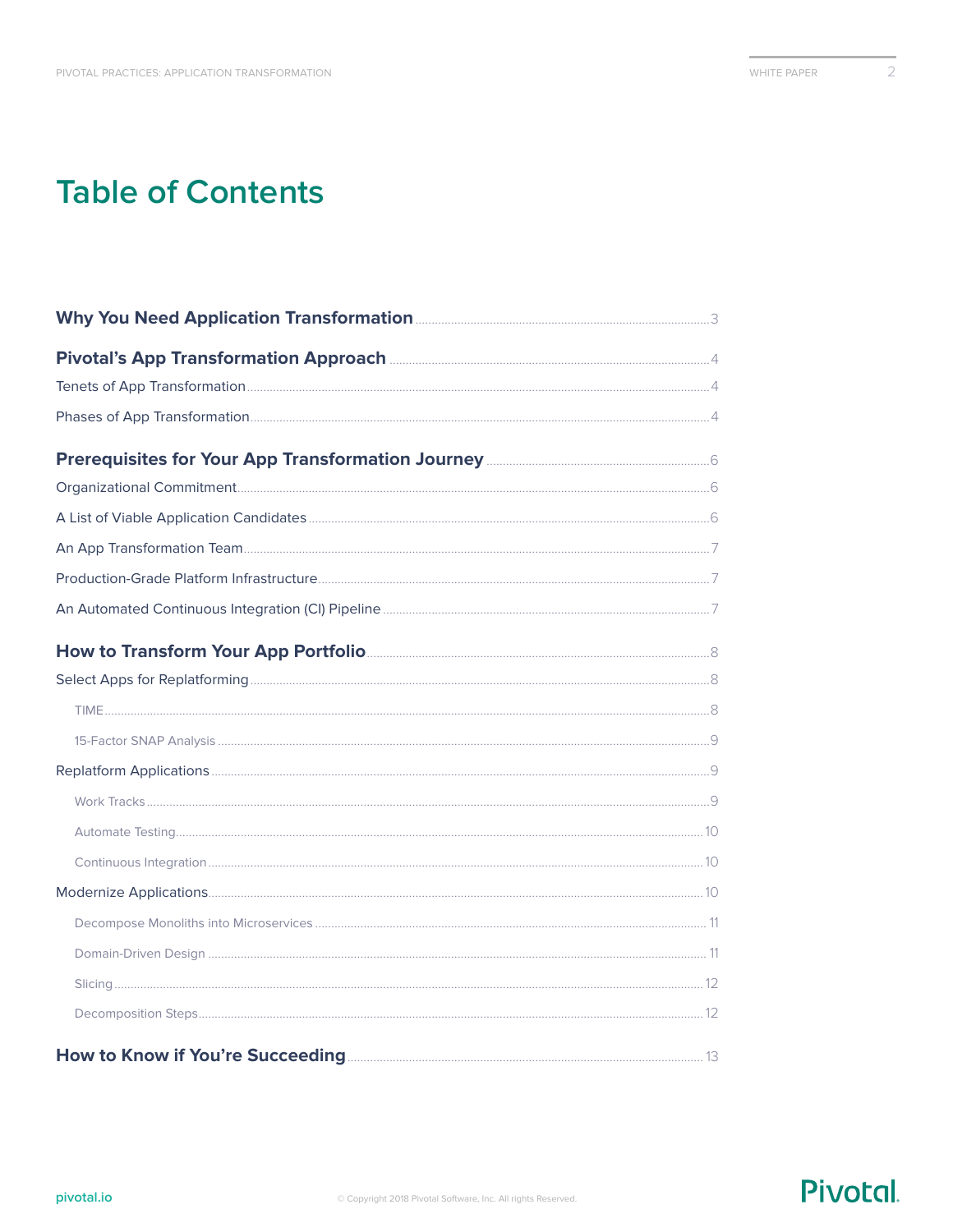# <span id="page-2-0"></span>**Why You Need Application Transformation**

Most of the world's developers work on legacy applications: products and services that have been built, maintained, and updated over long periods of time. Pivotal customers who want to move to the cloud often have a complex legacy app portfolio that is tightly coupled and sparsely documented.

Large organizations also develop layers of manual processes designed to minimize risk and ensure compliance. As a result, software releases are often infrequent, high-ceremony events that require heroism and brute force.

Your legacy portfolio can be gradually transformed to cloud-native in order to incrementally reduce time, cost, and operational inefficiencies while maintaining security, resilience, and compliance. Updating and automating processes, in parallel with transforming apps, will reduce the pain and risk of continuously releasing changes while still meeting enterprise-grade requirements.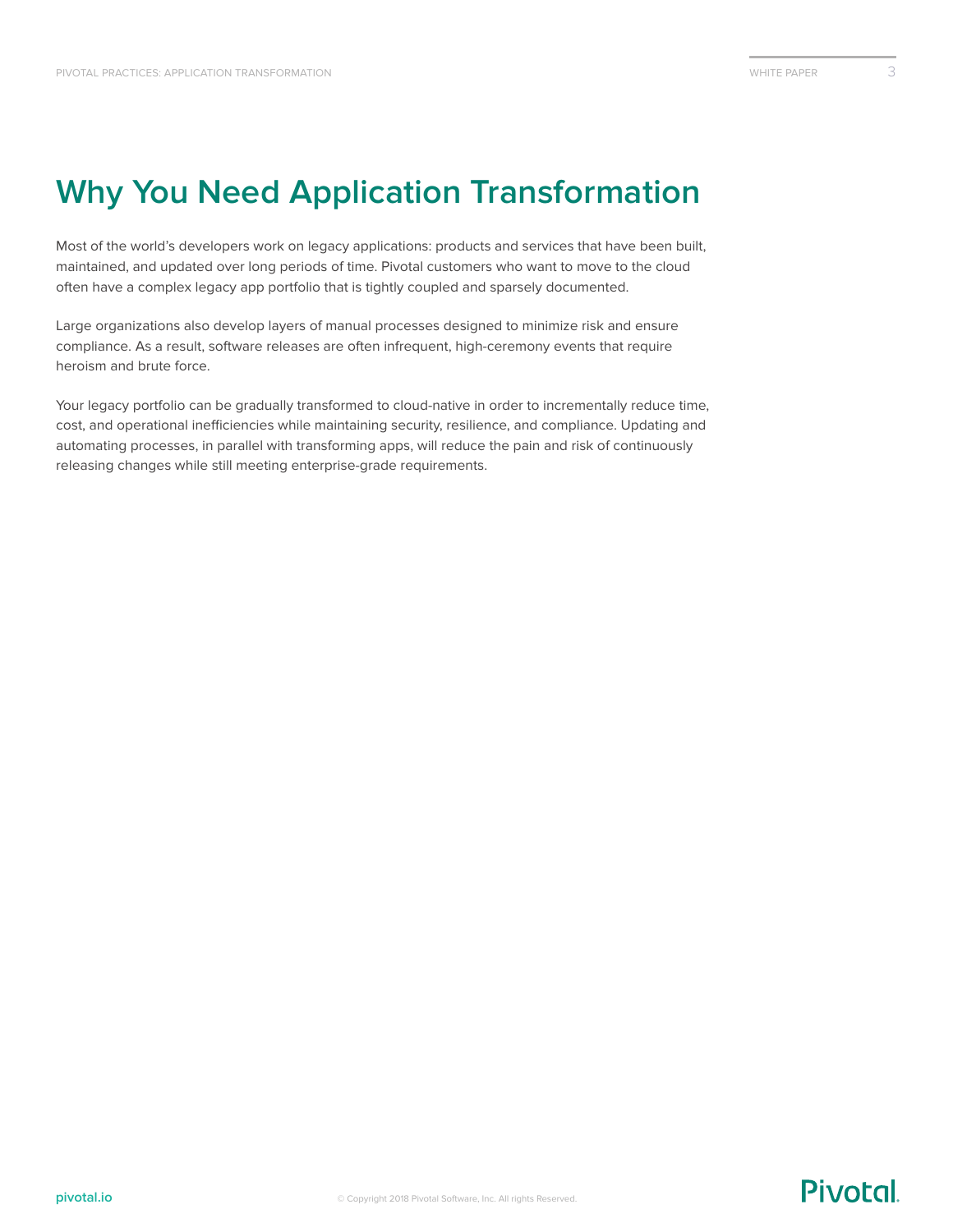# <span id="page-3-0"></span>**Pivotal's App Transformation Approach**

App transformation is challenging because it requires app teams to develop cloud technical skills in parallel with making major changes to core software development lifecycle (SDLC) processes. Organizations must dedicate their most talented people to the transformation effort, while ensuring that the entire legacy application portfolio continues to operate.

Pivotal has helped dozens of organizations on their app transformation journey. Our approach defines incremental steps that gradually increase the cloud maturity of your app portfolio, the automation in your SDLC, and the knowledge of your team.

[Objectives and key results](https://en.wikipedia.org/wiki/OKR) (OKR) measuring cloud maturity, automation, and skill building are defined and tracked for every step. Objectives define where you want to go; key results are metrics to measure the progress you are making in that direction.

### **Tenets of App Transformation**

Pivotal has developed four key tenets of app transformation:

- 1. **Start small.** Even if your portfolio contains thousands of apps, start with a single business unit and a handful of apps.
- 2. **Learn by doing.** Build skills by transforming the first apps and developing a cookbook of transformation patterns that are then used to transform more apps.
- 3. **Break big things into small things.** Incrementally transform larger and more complex apps by breaking them down into smaller parts.
- 4. **Automate everything.** Use test-driven development, continuous integration, and deployment.

### **Phases of App Transformation**

Pivotal defines a cloud-native application as one that runs on a Platform-as-a-Service—such as Pivotal Cloud Foundry (PCF)—and embraces horizontal, elastic scaling. Pivotal customers have moved thousands of applications to PCF over the last few years, from modern Java Spring and .NET Core to legacy systems that span hundreds of containers.

Pivotal defines three phases of app transformation to cloud-native: replatforming, modernization, and organization transformation. The cloud maturity of your app portfolio, as measured using [15 technical factors,](https://www.safaribooksonline.com/library/view/beyond-the-twelve-factor/9781492042631/) gradually increases during each phase.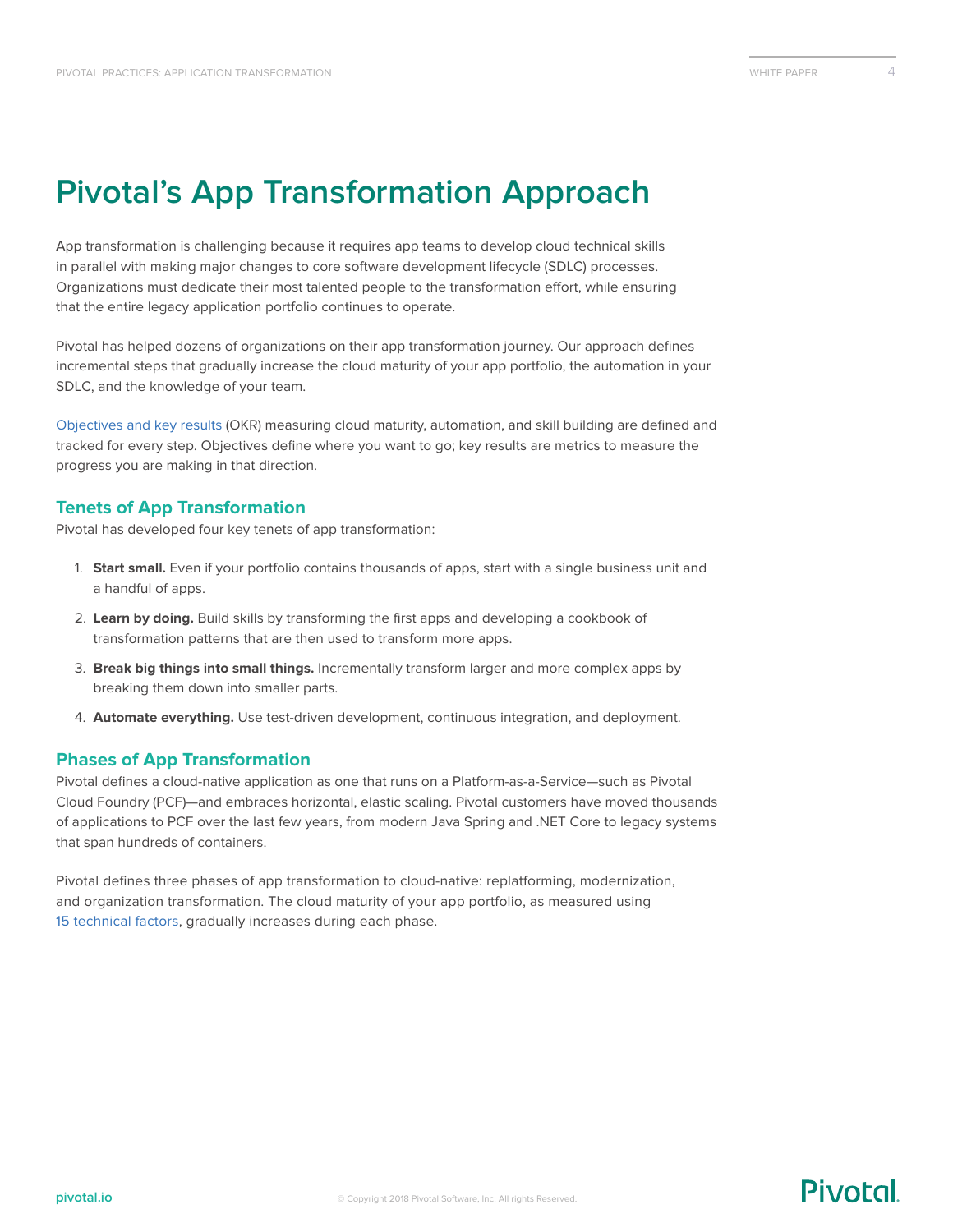

Replatforming involves moving a small set of existing applications to the new platform. The effort required to migrate these applications should be low to moderate, and the replatformed apps should perform as well, or better, than before. However, replatformed apps often do not yet comply with all [15 factors](https://www.safaribooksonline.com/library/view/beyond-the-twelve-factor/9781492042631/).

During modernization, the level of cloud maturity of replatformed apps increases, while larger and more complex apps are also transformed. More complex nonfunctional requirements—like performance, security, and compliance—will be met during modernization.

Organization transformation reconfigures your organization by forming small, balanced teams that deliver software products from idea to production. Organization transformation is beyond the scope of this document, but is also an incremental process that starts with a single team.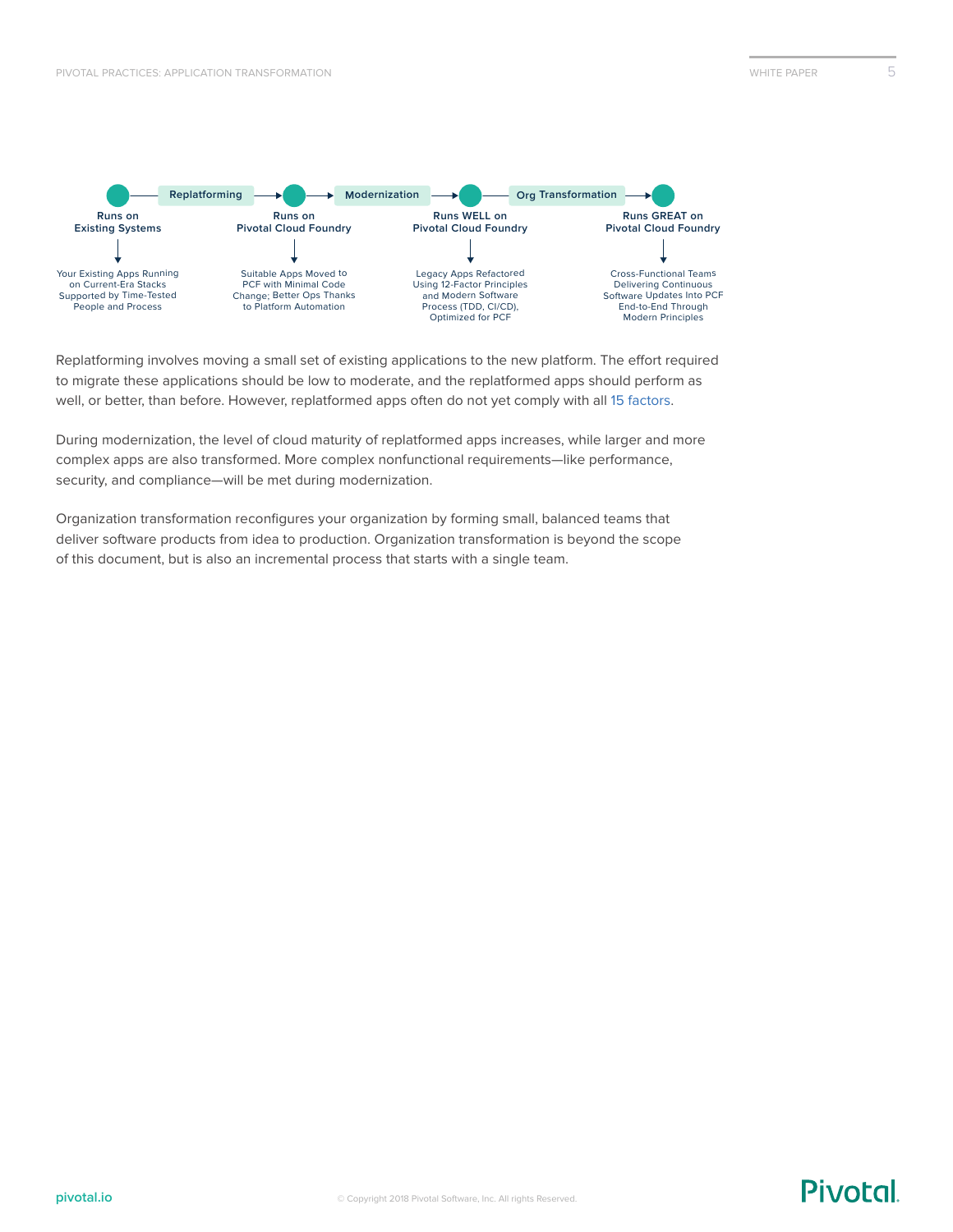# <span id="page-5-0"></span>**Prerequisites for Your App Transformation Journey**

Pivotal's experience has shown that putting the following team and technology prerequisites in place greatly increases your chances of successfully transforming your app portfolio.



### **Organizational Commitment**

The app transformation journey often begins locally, within a single business unit, before spreading across an organization. The leadership of this business unit must be motivated to move to the cloud and willing to invest time and money into the transformation.

An app transformation sponsor is usually a CIO or senior executive who controls a relevant budget and is responsible for transformation within the target business unit. The sponsor must have the motivation and the political capital to unblock legacy policy, processes, and other obstacles standing in the way of the app transformation team.

### **A List of Viable Application Candidates**

You need a basic understanding of the cloud suitability of the target business unit's application portfolio in order to choose the first set of applications to migrate to the platform. These apps will be selected based on a combination of technical, business, and economic factors.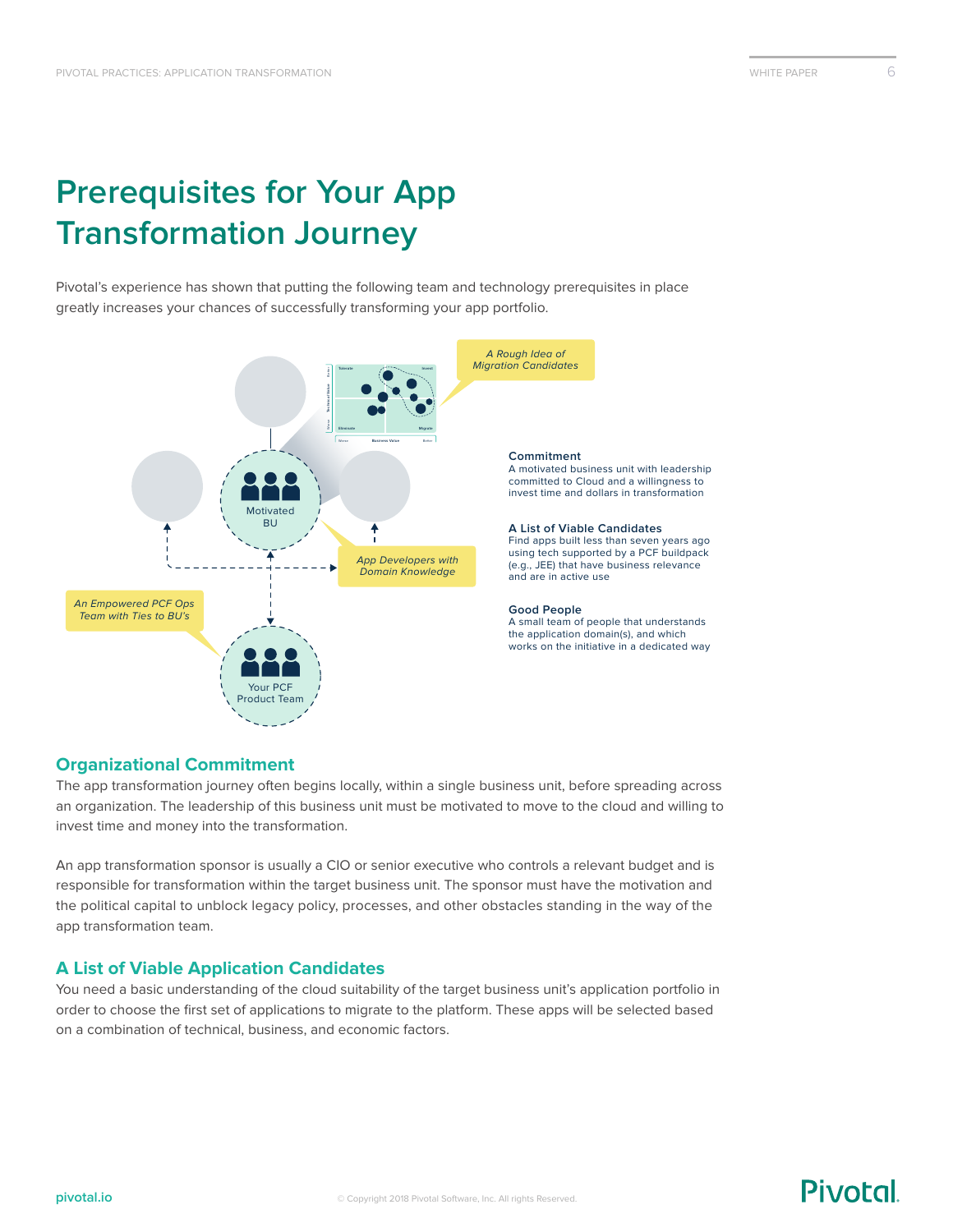### <span id="page-6-0"></span>**An App Transformation Team**

**by the team to ensure maximum project velocity.**

You need a small, dedicated team with a product owner and developers familiar with the applications to be transformed. Ideally, the team should also include developers who have experience with the target platform and cloud-native architectures. The team must be empowered to quickly make decisions without lengthy ticketing processes and signoffs.



**quality and do technical work.**

**worked on as they grow Cloud-Native skills and experience by doing the work.**

**Recommended roles within small cross-functional teams**

### **Production-Grade Platform Infrastructure**

The platform should be operated by a balanced, dedicated platform product team. App transformation projects that start soon after platform installation require frequent interaction with the platform team because platform features (buildpacks, stem cells, etc.) will need to be tweaked to fit application requirements.

### **An Automated Continuous Integration (CI) Pipeline**

At a minimum, a basic CI pipeline should be available. If the platform is mature, existing CI pipelines and features provided by the platform team can be used. These pipelines may be extended by the app transformation team.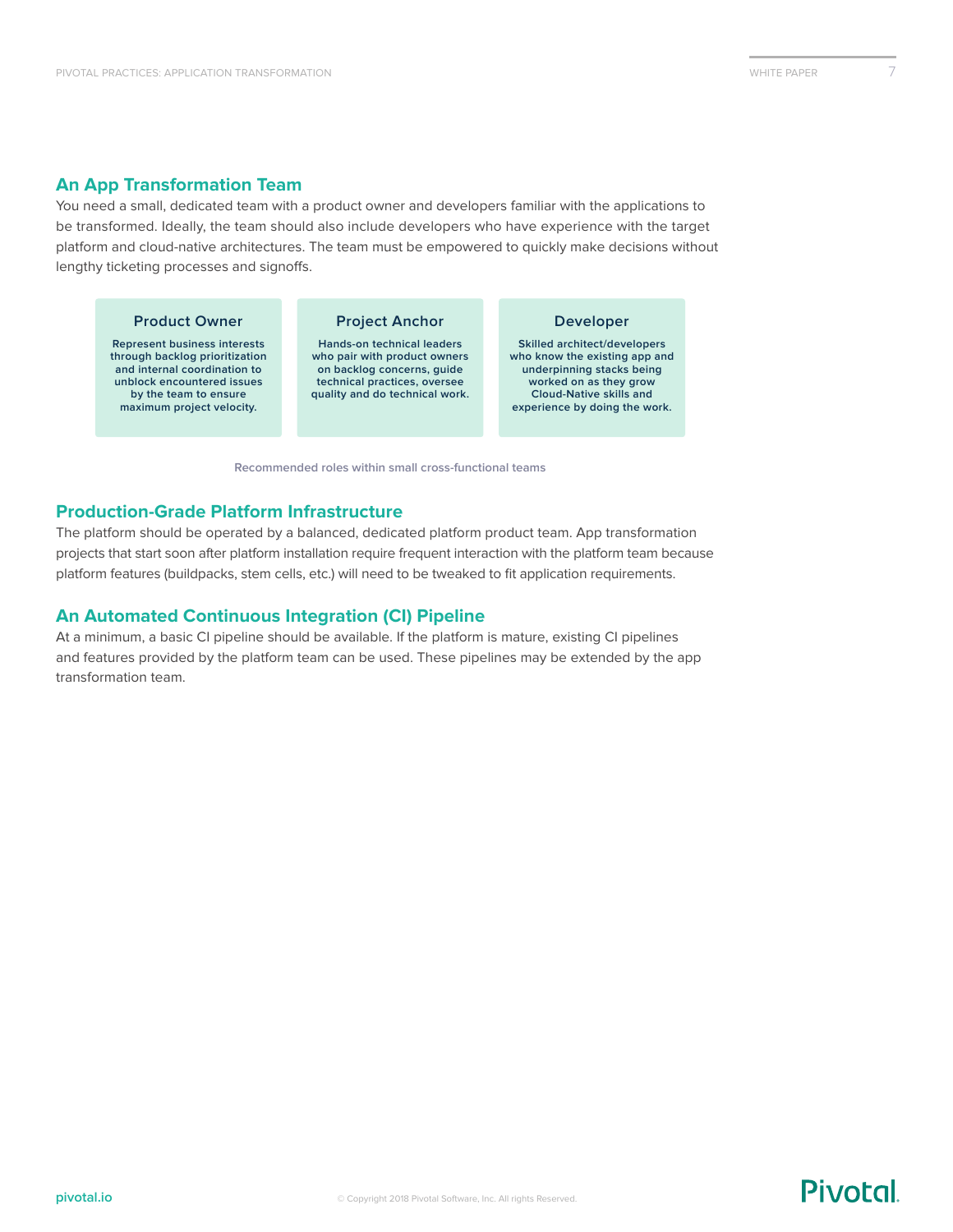# <span id="page-7-0"></span>**How to Transform Your App Portfolio**

Pivotal measures the cloud maturity of an app using [15 technical factors](https://www.safaribooksonline.com/library/view/beyond-the-twelve-factor/9781492042631/). In 2012, a team at Heroku defined the [12-factor app,](https://12factor.net/) a manifesto for building applications for cloud platforms. Pivotal has updated the 12 factors to [15 factors](https://www.safaribooksonline.com/library/view/beyond-the-twelve-factor/9781492042631/), which are prioritized and adapted to use the latest technologies and best practices.

The new factors added by Pivotal include API-first development, monitoring, authentication, and authorization. [Pivotal also provides recommendations](https://www.safaribooksonline.com/library/view/beyond-the-twelve-factor/9781492042631/) on how to implement particular factors using PCF (e.g., managing dependencies using buildpacks).



 **Effort required to implement [Pivotal's 15 Factors](https://www.safaribooksonline.com/library/view/beyond-the-twelve-factor/9781492042631/)**

More effort is required to comply with some factors than others. Factors requiring easy to moderate effort are tackled earlier in the app transformation journey.

### **Select Apps for Replatforming**

Pivotal recommends selecting a set of 5–10 apps to be replatformed based on a combination of technical, business, and economic factors. The vast majority of applications built within the last seven years can be replatformed with minimal technical effort.

The chosen apps should also be representative of the full portfolio. Companies in regulated industries such as banking and healthcare should ensure that these apps can pressure test as many policy, security, and regulation constraints as possible.

### **TIME**

When the app portfolio is large, a [TIME](https://www.gartner.com/doc/1115314?ref=unauthreader) (Tolerate, Invest, Migrate, Eliminate) [analysis](https://www.gartner.com/doc/1115314?ref=unauthreader) is often used to prioritize a batch of apps for replatforming. A TIME quadrant map shows the business value of each app versus the technical effort and risks required to replatform it. Ideally, the selected apps should have high business value and require low-to-medium technical effort to replatform. TIME will narrow the scope to maximum 10–50 apps that will then be scored using SNAP analysis.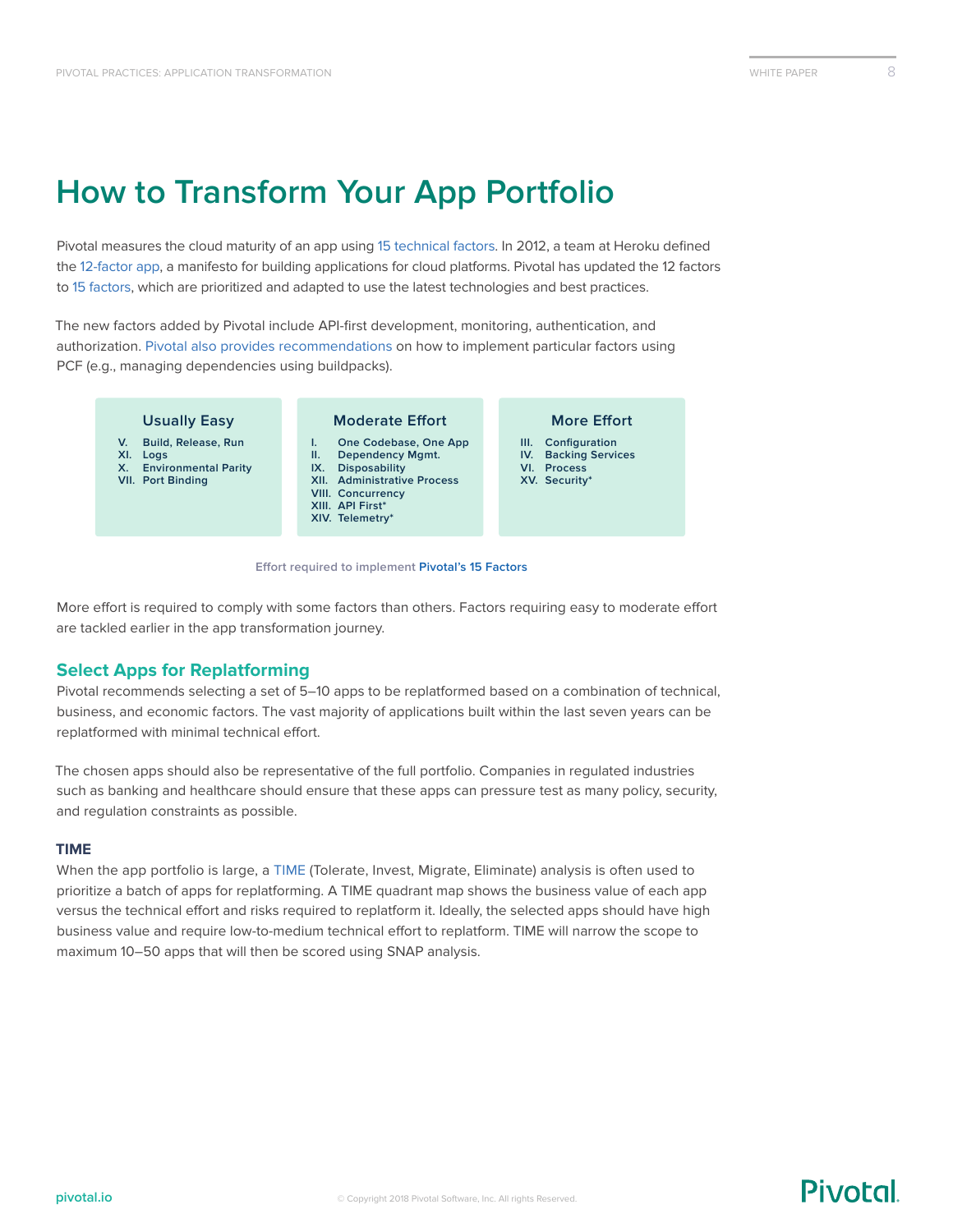<span id="page-8-0"></span>

### **15-Factor SNAP Analysis**

Snap Not Analysis Paralysis (SNAP) is used to score the technical cloud suitability of application replatforming candidates. A simple SNAP is a 15–30-min exercise covering app usage, data architecture, app architecture, and configuration. SNAP results in a replatforming score for each candidate app capturing whether a low, medium, or high level of effort is needed to move it to the cloud. TIME and SNAP results are combined to choose the first 5–10 apps to be replatformed.

### **Replatform Applications**

**Make the minimal testable changes to each application required to run it on PCF.**

The first phase of app transformation moves the set of applications chosen above to PCF. A replatformed app should work identically, or better, on PCF than on the existing platform, but often conformance with only four to six factors from the full [15 factors](https://www.safaribooksonline.com/library/view/beyond-the-twelve-factor/9781492042631/) is necessary to move the app. In parallel, make any changes required to deploy using the automated CI pipeline.

### **Work Tracks**

There are three parallel work tracks during replatforming. OKR should be defined for each work track.

**App replatforming:** The application transformation team will work in week-long sprints. A first app can generally be replatformed within hours or days. OKR for this work track typically measure the number of apps or user stories that have been replatformed.

**Process transformation:** Work through the process and policy issues required to get the replatformed apps to production. This might include release management, environmental issues (e.g., network, firewall, DNS), security (e.g., OSS, credential management, code scans), application (e.g., logging, health monitoring, configuration management), risk (e.g., standards adherence, regulation), and business issues (e.g., business validation, training readiness). This analysis may result in a new CI pipeline or usage of PCF features like logging and monitoring. OKR might include CI/CD pipeline improvements to increase delivery speed or reduce time to production.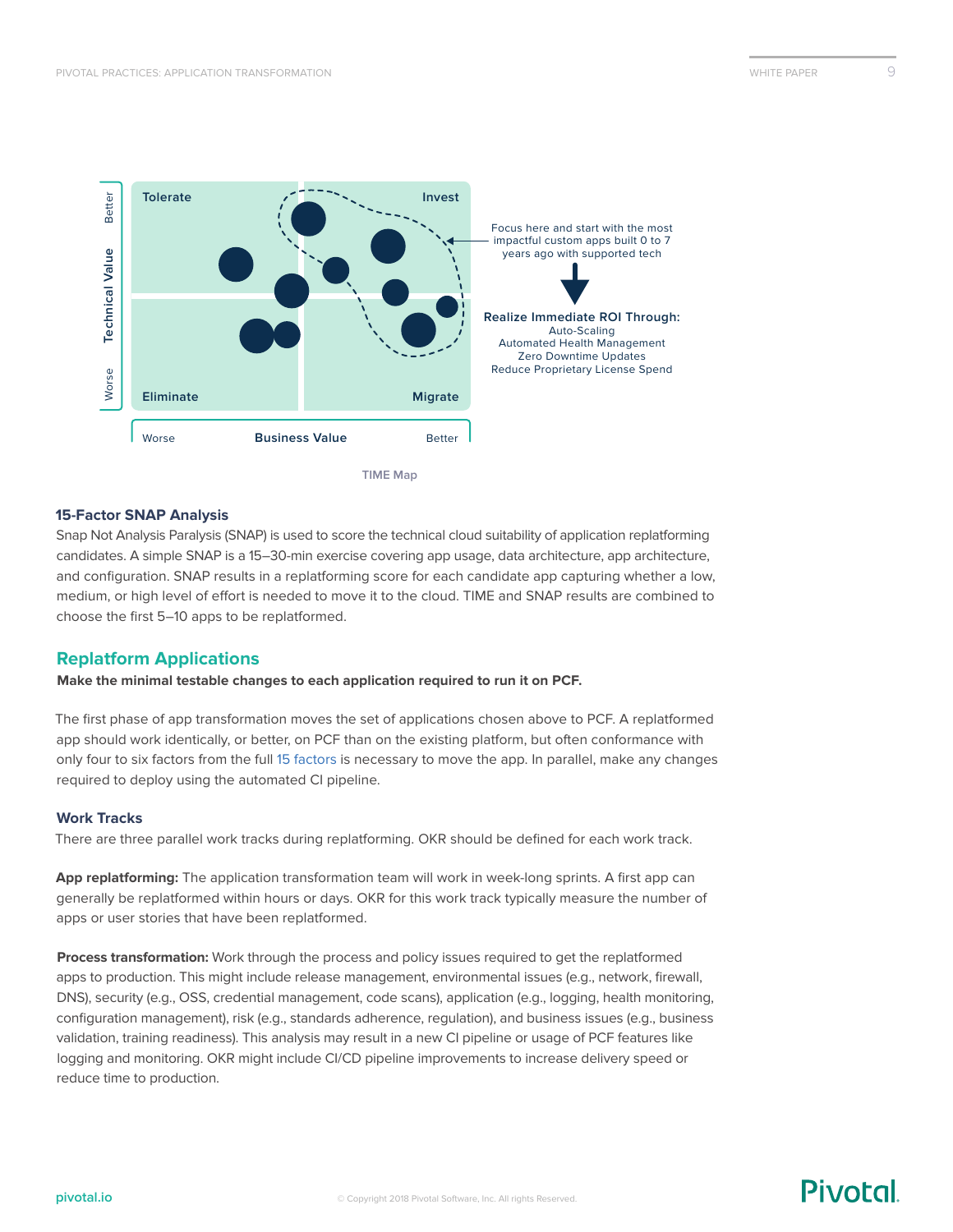<span id="page-9-0"></span>**Pattern cookbook**: Popular technologies like Java and .NET use fairly standard architectures, and employ common messaging patterns. As a result, the technical challenges you solve (e.g., how to modify JBoss code to run on PCF) can be documented in a set of patterns that can be reused broadly across the enterprise, helping to accelerate and de-risk future app transformation efforts. Once 10–20 apps have been replatformed, the patterns identified are usually sufficient to transform thousands more apps. OKR should cover documentation of these patterns.

### **Automate Testing**

Many app transformation teams fall victim to a centralized QA organization that cannot accommodate a faster rate of change. The solution is to automate unit, integration, acceptance, and smoke tests in order to minimize manual testing.

There may be little to no automated test coverage for your existing application portfolio. All new code written should include unit and integration tests. All existing code ported to PCF should include smoke tests (including smoke tests for backing services) and potentially acceptance tests.

Where possible, integrate testing into the CI pipeline so that it becomes a standard part of release management. Push replatformed applications to production and start to transition the central QA role to a more exploratory, functional testing role. Document your new testing practices. They should become standard practice throughout your organization as the app transformation effort grows in scope.

### **Continuous Integration**

Many large organizations have release processes that take weeks or months and have often become complex and opaque over time. Draw a [value stream map](https://www.lucidchart.com/pages/value-stream-mapping) of the end-to-end path to production (for the replatformed apps only) in order to identify opportunities to reduce waste through automation. We've seen cases where an eight-month release process was initially reduced to a few weeks—and eventually to days—using value stream maps.

A full tool chain must be available in order to push to production. This may be an existing tool chain provided by the platform team, a new tool chain selected by the app transformation team, or some combination of the two.

### **Modernize Applications**

Make testable changes to applications to make them "run well" on PCF, aiming for [15-factor](https://www.safaribooksonline.com/library/view/beyond-the-twelve-factor/9781492042631/) compliance. Break monoliths down into microservices.

Modernized apps run on PCF with high to full [15-factor](https://www.safaribooksonline.com/library/view/beyond-the-twelve-factor/9781492042631/) compliance, including metrics and monitoring, backing services, automated failure testing, and elastic scale. Replatformed and new apps from the app portfolio can be modernized during this phase. Multiple business units may start transforming their own applications using the pattern cookbook developed during replatforming.

Some app teams maintain a single monolithic application rather than a suite of apps. Monoliths are broken down into microservices by moving successive [slices of the app](https://en.wikipedia.org/wiki/Vertical_slice) to the cloud. New microservices and replatformed slices will continue to work seamlessly with legacy code until the entire monolith has been moved.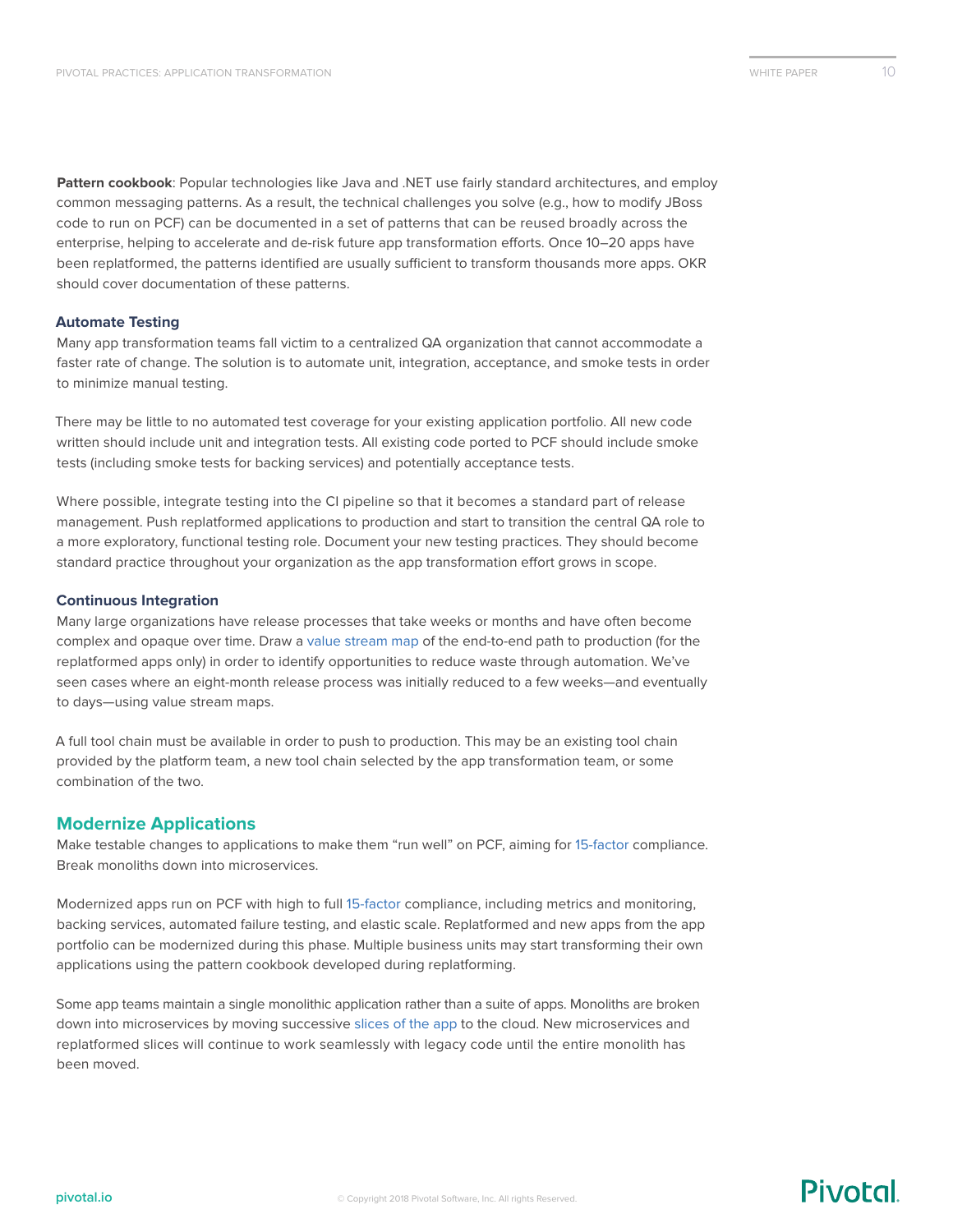<span id="page-10-0"></span>It's essential to have a mature PCF platform in place to support modernization. A balanced platform product team should manage the platform and provide increasingly sophisticated automation for testing, patching, upgrades, and release management.

#### **Decompose Monoliths into Microservices**

Monoliths are broken down into lightweight microservices that can scale horizontally on a cloud. Monoliths may span multiple subsystems and data sources and dozens of deployables across a network of servers and mainframe backends. Monoliths often also contain elements that cannot move to the cloud without a complete rewrite.

[Decomposing an app](https://content.pivotal.io/slides/the-modern-family-modernizing-applications-to-pivotal-cloud-foundry-getting-out-of-the-big-ball-of-mud) that may contain millions of lines of code can seem intimidating. Pivotal uses a step-by-step process that starts by building a high-level domain model for the app and ends with actionable work in the form of user stories mapped to releases. Code is reused where possible, refactored when necessary, and rewritten only if it makes good business sense.

#### **Domain-Driven Design**

Pivotal recommends [Domain-Driven Design](https://www.amazon.com/Domain-Driven-Design-Tackling-Complexity-Software/dp/0321125215) (DDD) and [Event Storming](https://leanpub.com/introducing_eventstorming) as practical approaches to defining the boundaries of new microservices. A [domain](https://content.pivotal.io/blog/getting-started-with-domain-driven-design-top-3-concepts) is a sphere of knowledge or activity. Understanding the core business domain of a monolith means understanding the problem the app exists to solve.

A domain model captures a shared understanding of the business domain of the monolith and a shared vocabulary to describe it. Business and technical staff should collaborate to create the domain model. Any sizable enterprise application will have a core domain and several subdomains or supporting domains that interact with each other.



 **An example domain model**

The model describes domain events: things that happen in the business domain rather than in a technical system (e.g., a customer buys a ticket). Triggers, also known as commands, cause events. Aggregates accept commands and process events. To model a business process, events are arranged in a time sequence called an event flow.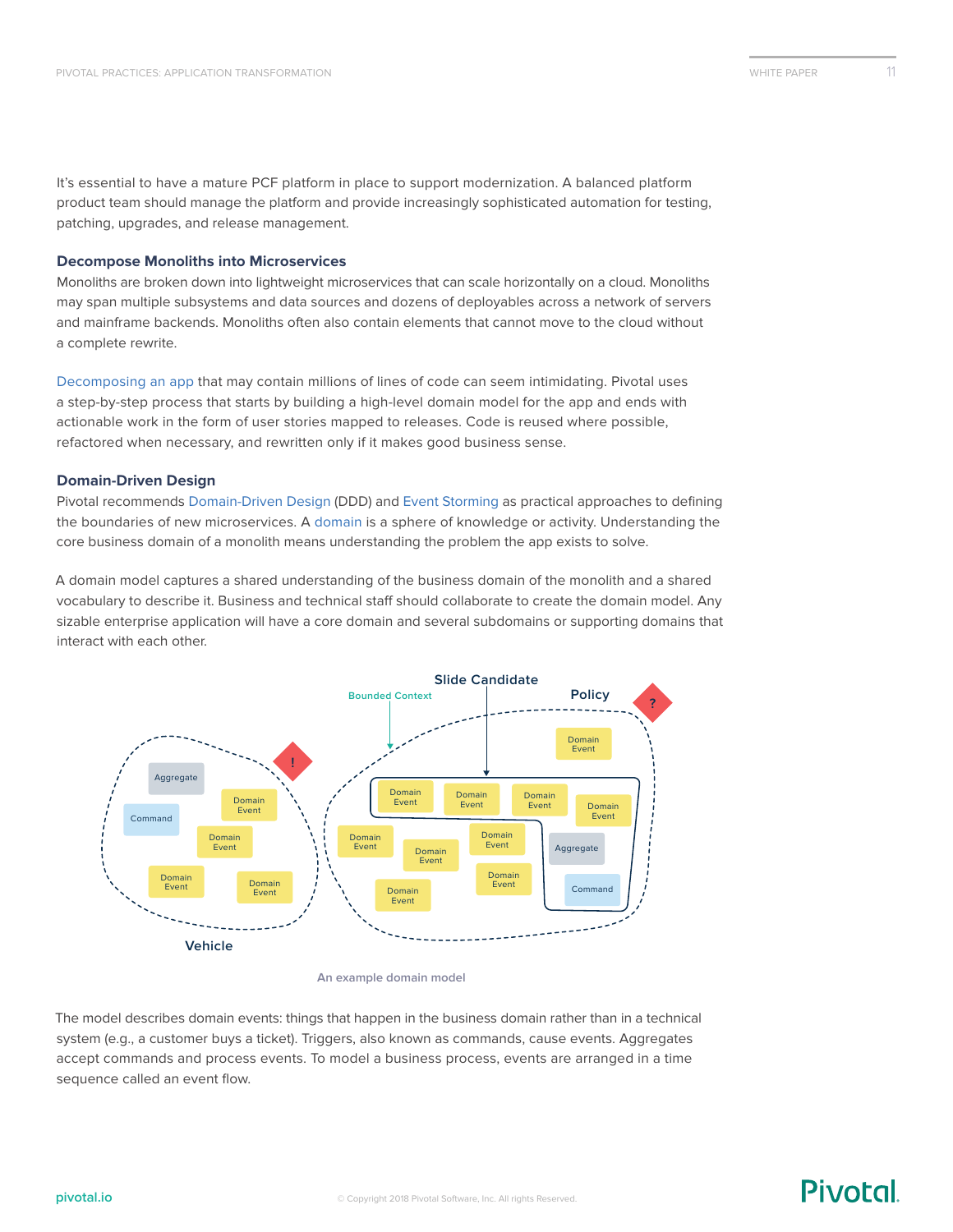<span id="page-11-0"></span>A bounded context describes a domain as a group of aggregates with an explicit interface. A complex system consists of several bounded contexts (e.g., in an ecommerce system, you might have order, delivery, and billing-bounded contexts). Bounded contexts or aggregates can often be separated into microservices.

[Event storming](https://leanpub.com/introducing_eventstorming) is a conference room activity used to build a domain model with event flows, commands, aggregates, and bounded contexts.

### **Slicing**

After building a domain model, the monolith is split into vertical slices that can be moved to the platform one by one. Slicing horizontally splits functionality into architectural layers (e.g., user interface, web server, data layer). A vertical slice touches every layer of the architecture but implements only a sliver of functionality.

For example, the vertical slice, "Allow a user to login with a password," might add username and password fields to a user interface, implement server-side logic, and update the last login field on the database record. Slicing vertically is one of the [toughest mind shifts](https://www.pivotaltracker.com/blog/choosing-best-slice-for-your-story/) to make for a team new to agile because it requires developers to interact with areas of the app with which they may be less familiar.

Vertical slices are identified by choosing short, domain event flows in the core domain and defining the vertical architectural components required to produce those events. Slice by slice, the app transformation team translates the domain model into a software architecture including microservices, APIs, message queues, etc., that will run on the platform. Finally, a set of user stories is defined and mapped to releases or MVP.

As vertical slices of the monolith are moved into PCF, the system will combine the new microservices, with appropriate traffic routed to them, and legacy code that is integrated using various bridge and queuing techniques.

### **Decomposition Steps**

Here is the full sequence of steps Pivotal recommends to decompose a monolith:

- 1. Define [Objectives and Key Results](https://en.wikipedia.org/wiki/OKR) (OKR).
- 2. Event storm the app and identify bounded contexts.
- 3. Pick several short domain event flows in the core domain.
- 4. Use [C4 diagrams](https://c4model.com/) to identify a vertical slice of components to produce events in the flow.
- 5. Brainstorm a target architecture to implement the vertical slice.
- 6. Perform SNAP analysis to score the effort needed to make the slice 15-factor compliant.
- 7. Create a backlog of prioritize user stories tied back to OKR.
- 8. Map user stories to MVP or releases.